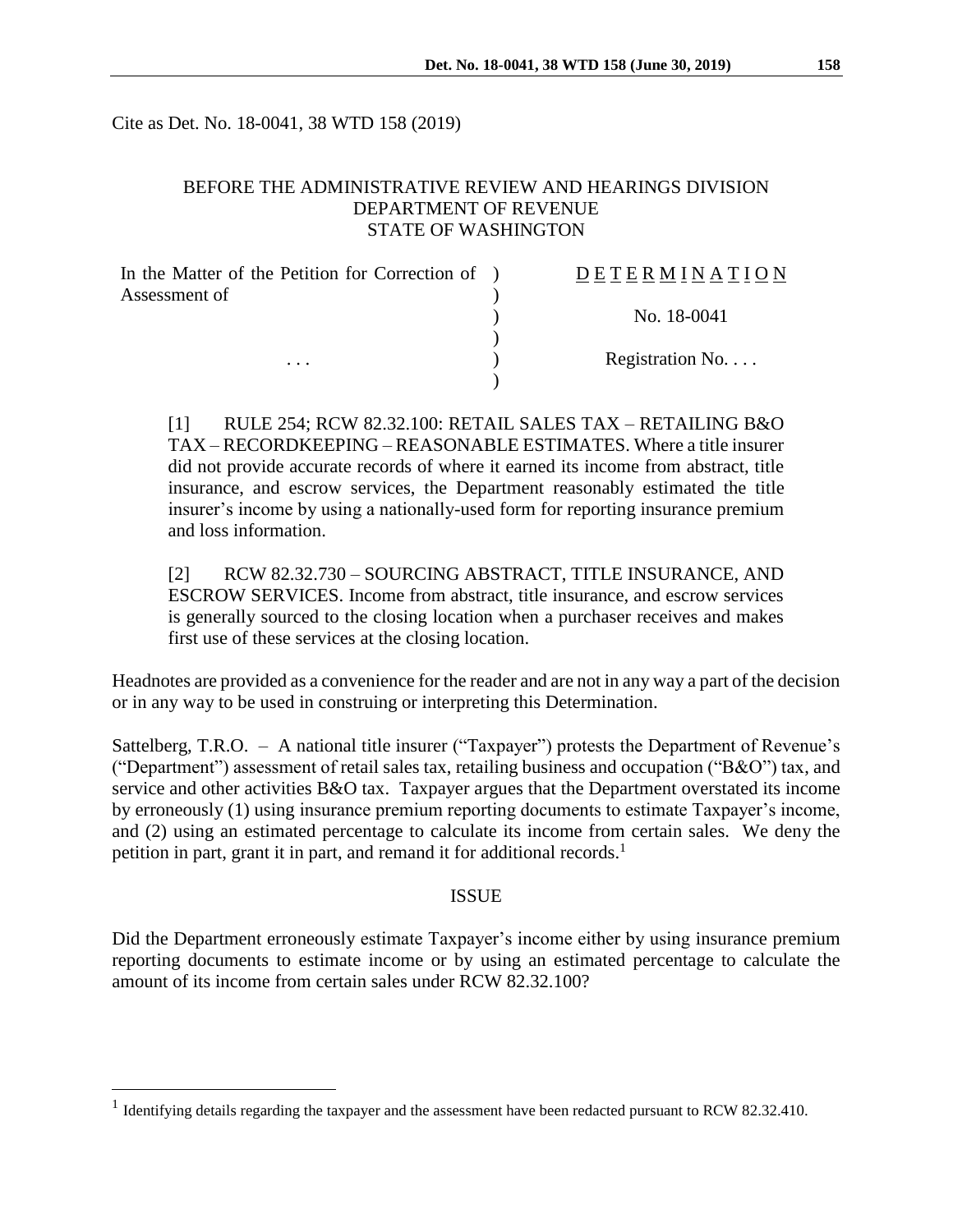## FINDINGS OF FACT

Taxpayer provides title insurance, abstract, and escrow services for residential and commercial sales of real property on a national basis. Title insurance, generally, insures against the risk that there are defects in the title of real property a lender is lending against or that a purchaser is purchasing. Abstract services, generally, are the inspection of the state of title through historical title records on a per-county basis. Escrow services, in the real property context, are generally the holding of evidence of title to real property and issuance of that title once instructions to issue it have been given. In addition to these three services, Taxpayer also performs other miscellaneous services related to real property sales.<sup>2</sup>

Taxpayer has branch locations throughout the country, including in Washington, and has larger, nationally-oriented locations [out of state]. Taxpayer also has an affiliated business entity ("Affiliate") that operates branch locations throughout Washington.

Taxpayer performs its services for both local and national lending institutions. Taxpayer always issues the title insurance in real property sales it is involved with, but does not always perform the abstract and escrow services. The abstract and escrow services are generally performed under one of three main scenarios: 1) Taxpayer performs the abstract and escrow services itself from a branch office in Washington, 2) Taxpayer performs the abstract and escrow services itself from a national location, or 3) Taxpayer has another entity perform the abstract and escrow services in Washington as its "title agent." Taxpayer hired . . . Affiliate to be its title agent in Washington and also hired unaffiliated entities to perform those services as its title agent.

Under scenario 1, Taxpayer collected retail sales tax on all three of its primary services and paid retailing B&O tax on 100 percent of its income. Under scenario 2, Taxpayer did not collect retail sales tax or pay retailing B&O tax on its income from any of its services. Under scenario 3, Taxpayer's title agent collected retail sales tax on the full amount of its abstract and escrow income, as well as Taxpayer's title insurance services. The title agent remitted the retail sales tax it collected. The title agent kept the portion of income from the abstract and escrow services, approximately 88 percent, and paid retailing B&O tax on that amount. The title agent paid to Taxpayer the portion of income from Taxpayer's title insurance services, approximately 12 percent. Taxpayer then paid retailing B&O tax on the portion received from its title agent.

Taxpayer represents that in 2010, it began to transition much of its residential title abstract and escrow services from its Washington branch offices either to Affiliate or to one of its nationallyoriented locations. Taxpayer's shift from its Washington branch offices to its national locations was to consolidate transaction processing for national lenders in just a few locations. These two shifts, Taxpayer represents, led to a large decrease in retail sales tax and retailing B&O tax reported to Washington. Much of this income shifted to Affiliate, while the remainder shifted out-of-state, according to Taxpayer.<sup>3</sup> Taxpayer states this shift was evidenced in its reporting, which declined from retail sales taxable transactions of approximately \$ . . . reported in 2009 to \$ . . . reported in 2012.

 $\overline{a}$ 

<sup>&</sup>lt;sup>2</sup> Some of these services include extra title searches, report issuing fees, and other title-related fees.

<sup>3</sup> Taxpayer represents that Affiliate's income was approximately \$ . . . in 2009 and had increased to approximately \$ . . . in 2012.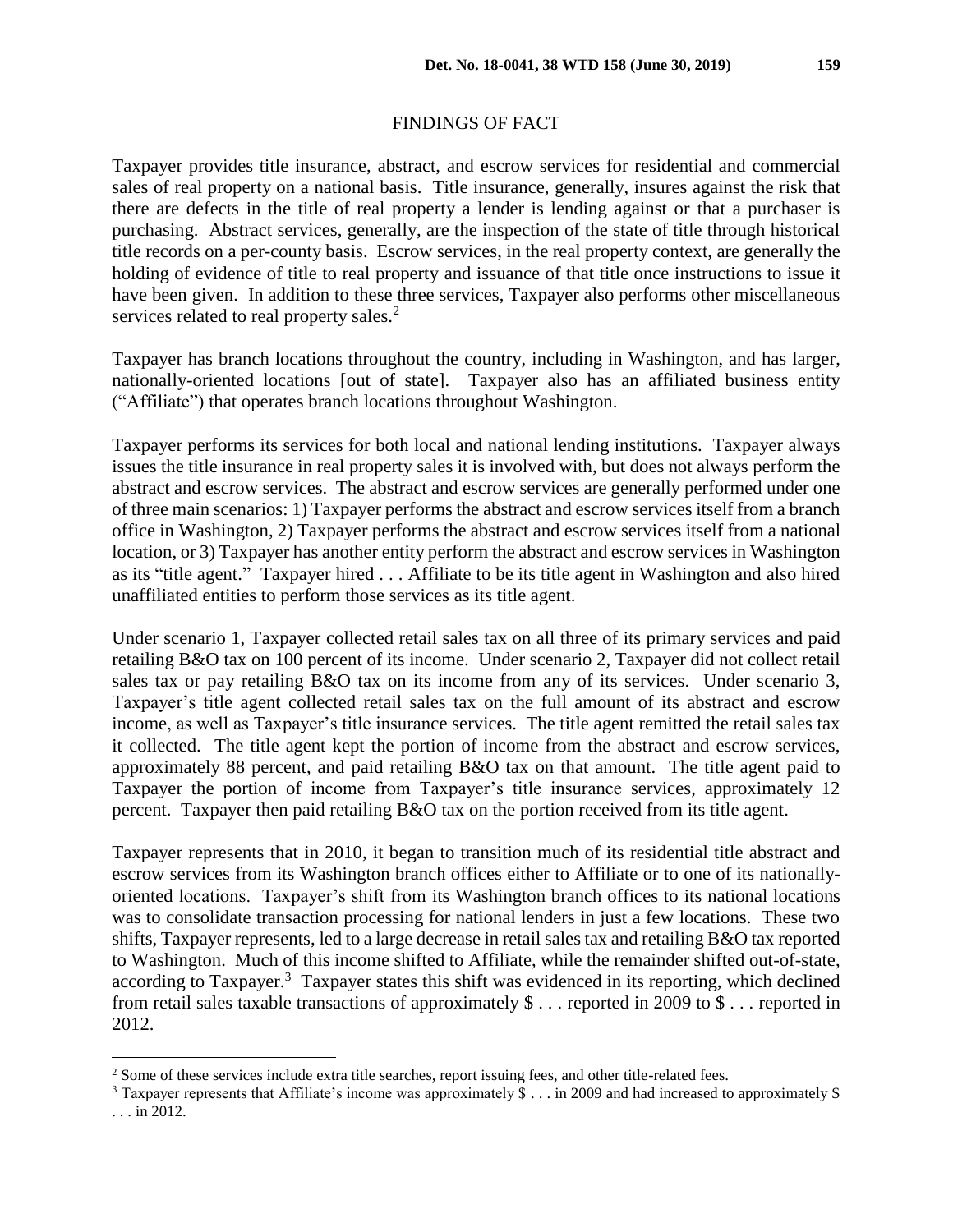In 2013, the Department's Audit Division ("Audit") began auditing Taxpayer's book and records for the time period January 1, 2009, through December 31, 2012. Audit requested, and Taxpayer provided, copies of Taxpayer's year-end trial balances for the audit period. Taxpayer provided Audit its form "Schedule T – Exhibit of Premiums Written" for each year of the audit period. Schedule T is a form developed by the National Association of Insurance Commissioners for insurance businesses to file premium and loss information with multiple state-level insurance commissioners. This table represents the pertinent information from Taxpayer's Schedule Ts for Washington from the audit period:

|      | Direct                   | Premiums             | Written    |              |
|------|--------------------------|----------------------|------------|--------------|
|      |                          | Operations<br>Agency |            |              |
|      | <b>Direct Operations</b> | Non-affiliated       | Affiliated | Other Income |
|      |                          | Agencies             | Agencies   |              |
| Year | Column 3                 | Column 4             | Column 5   | Column 6     |
| 2009 | $\cdots$                 | $\cdots$             | $\cdots$   | $\cdots$     |
| 2010 | $\cdots$                 | $\cdots$             | $\cdots$   | $\cdots$     |
| 2011 | $\cdots$                 | $\cdots$             | $\cdots$   | $\cdots$     |
| 2012 | $\cdots$                 | $\cdots$             | $\cdots$   | $\cdots$     |

Taxpayer's decrease in column 3 over the period, from approximately \$ . . . to \$ . . ., along with the accompanying increase in column 5, from approximately  $\$\dots$  to  $\$\dots$ , is consistent with its explanation of its shift of Washington business from itself to Affiliate.

Taxpayer also provided Audit a large amount of data from individual real estate sales transactions. Based on the volume of information Taxpayer provided, Audit decided a statistical sampling of Washington transactions was appropriate to determine allocation percentages of services provided in Washington versus out of state. This would have allowed Audit to allocate income between the first two scenarios listed above, namely, where the abstract and escrow services were provided.

On July 31, 2015, Audit requested documentation supporting transactions from three [strata] of Taxpayer's business. Taxpayer eventually provided some documentation from each of these [strata], the majority of which were settlement statements. However, Audit found that there was insufficient information provided for a significant number of the transactions in the sample, as some settlement statements did not individually identify the amount Taxpayer had charged and recorded for its services. Further, Audit found that approximately 50 percent of the settlement statements had closing locations in Washington, while the other 50 percent had closing locations [out of state]. Audit concluded that buyers of Washington properties were not likely to be travelling [out of state] 50 percent of the time for their real property closings. This, combined with the other sampling problems, led Audit to disregard the sample.

Since Audit had concluded that the sample was unusable, it had to find another method to determine Taxpayer's taxable income. In order to calculate Taxpayer's gross income from retail sales, or income from scenarios 1 and 2, Audit first compared Taxpayer's trial balances to its reporting over the audit period. Generally, Audit assessed retail sales tax and retailing B&O tax on the amount the trial balance exceeded Taxpayer's reporting. Then, Audit considered column 6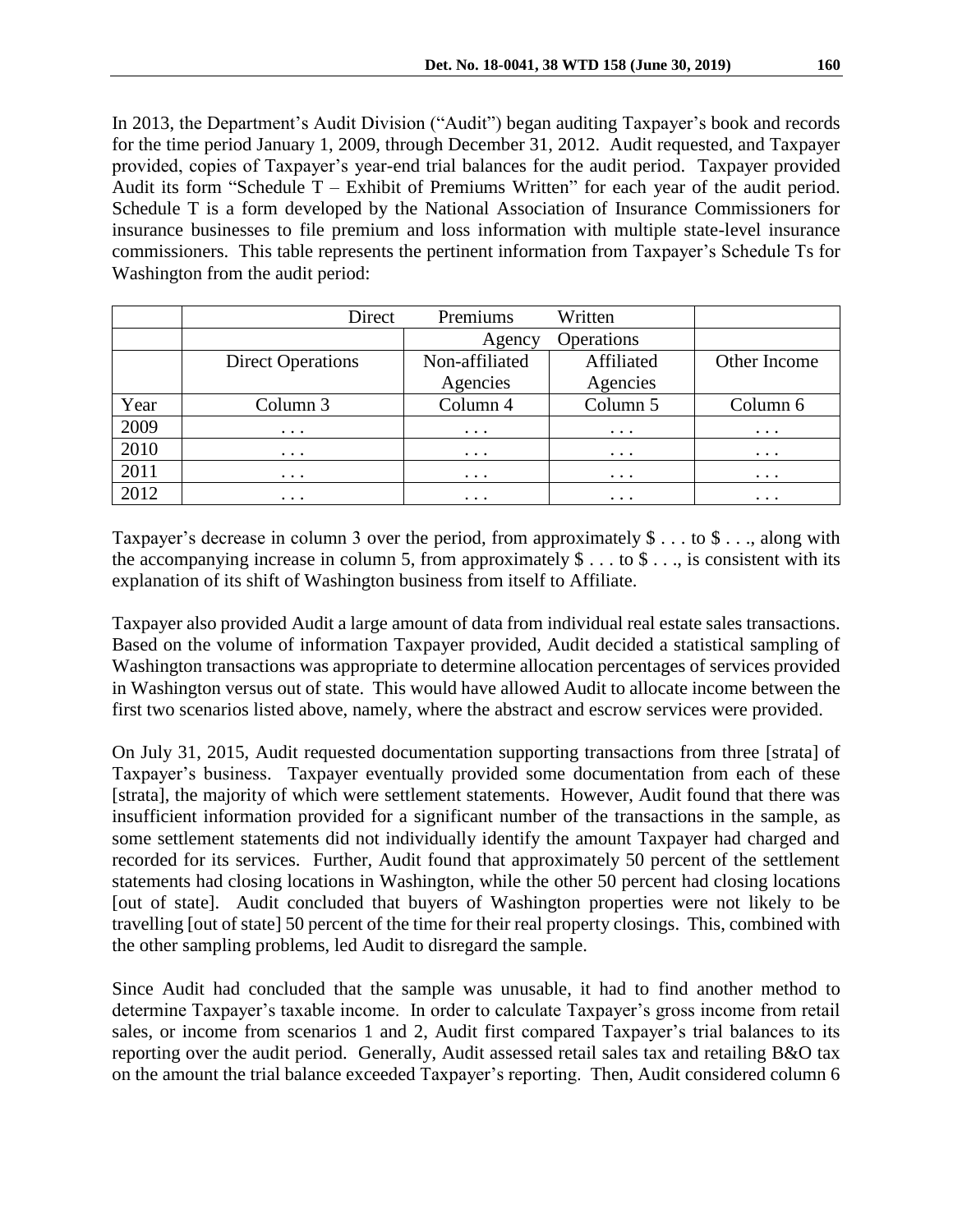from the Schedule Ts, "Other Income," as retail sales in the absence of documentation to the contrary, and assessed retail sales tax and retailing B&O tax on that income.

Next, Audit estimated Taxpayer's income from title agents, as described in scenario 3 above. Audit first added columns 4 and 5 from Taxpayer's Schedule Ts together to establish a gross amount. Audit then multiplied this gross amount by 18 percent, a percentage it states Taxpayer represented was within its contractual rate . . . .

Finally, in order to calculate Taxpayer's service income, Audit compared the service income in Taxpayer's trial balances to its service income reporting over the audit period. Audit assessed service and other activities B&O tax on any amounts where the trial balances exceeded Taxpayer's reporting. On December 9, 2016, Audit assessed Taxpayer \$ . . . . 4

Taxpayer timely sought administrative review raising two issues. First, Taxpayer argues that Audit improperly sourced sales to Washington that should have been sourced out of state. Taxpayer argues that the closing location is where sales should be sourced to, and as many of the sales of real property located in Washington were in fact closed in the [out-of-state] office location, Taxpayer claims those sales should be sourced out of state. As Taxpayer argues Audit improperly sourced sales to Washington, it correspondingly argues that Schedule T was an improper source from which to estimate income. Taxpayer states the Schedule Ts are prepared for reporting to state insurance commissioners and are not prepared for tax purposes. As such, Taxpayer argues, Audit should have disregarded its Schedule Ts when determining Taxpayer's income, and instead sourced sales to the closing location. To support its argument, Taxpayer provided copies of some correspondence from within the Department indicating that real property sales should be sourced to the escrow agent's closing location. Taxpayer provided a set of closing instructions from a lender to one of Taxpayer's title agents detailing what the appropriate steps are for the agent to undertake when closing the transaction. Taxpayer also provided two samples of settlement statements for sales of real property in Washington. In one sample, the "Place of Settlement" box is a location within Washington, while in the other sample, the "Place of Settlement" box is a location [out of state].

Second, Taxpayer argues that the 18 percent figure Audit used when calculating retailing B&O tax from title agents is erroneous. Taxpayer argues that the actual percentage should be 12 percent, and provided copies of several contracts to support its argument. Taxpayer provided the contract with Affiliate showing a rate of 12 percent, and four other contracts showing similar percentages.<sup>5</sup>

 $\overline{a}$ 

<sup>&</sup>lt;sup>4</sup> Audit initially assessed Taxpayer a total of \$ . . . on March 27, 2015. Shortly thereafter, Audit corrected the assessment, issuing its first post-assessment adjustment on April 15, 2015, for a total of \$ . . . . Later, Audit issued a second post-assessment adjustment, consisting of  $\$\dots$  in retail sales tax,  $\$\dots$  in retailing B&O tax,  $\$\dots$  in service & other activities B&O tax,  $\$\dots$  in use tax,  $\$\dots$  in delinquent penalties,  $\$\dots$  in interest, and  $\$\dots$  in extension interest.

<sup>5</sup> We note the contract between Taxpayer and Affiliate was entered into as of 2010, which is in the middle of the audit period. For purposes of this determination, we will assume that the 12 percent rate was effective for the entire audit period.

Other contracts Taxpayer provided were a contract with . . . showing a rate of 10 percent, a contract with . . . showing a rate of 12 percent, a contract with . . . showing a rate of 12 percent, and a contract with . . . showing a rate of 11 percent.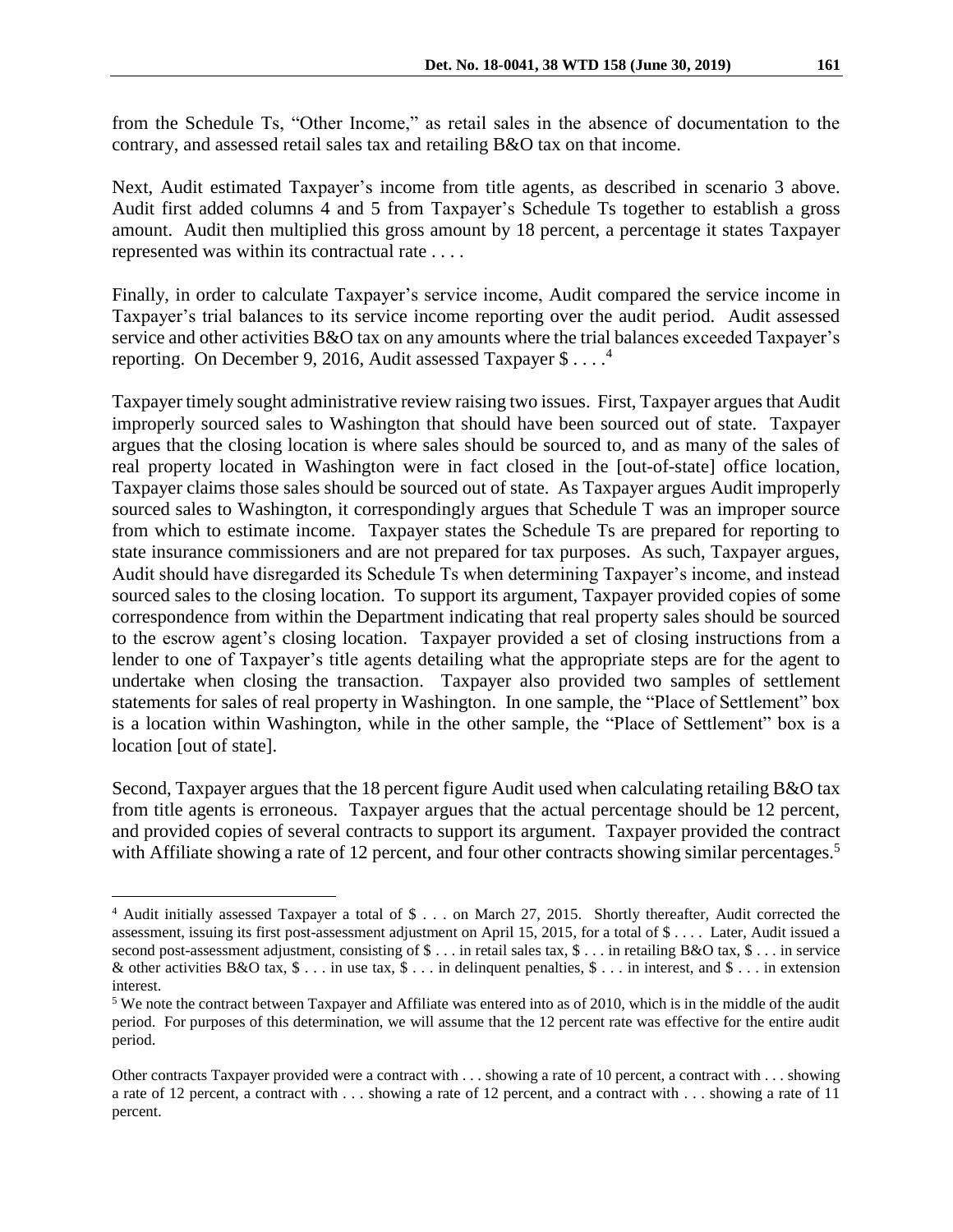# ANALYSIS

Washington imposes retail sales tax and retailing B&O tax on each retail sale in this state. RCW 82.08.020; RCW 82.04.250. The term "retail sale" includes title insurance, abstract, and escrow services. RCW 82.04.050(3)(a); WAC 458-20-156.

Every person liable for payment of excise taxes is required to keep and preserve for a period of five years, suitable records as may be necessary to determine the person's tax liability. RCW 82.32.070. The law also requires the person to make those records open for examination at any time by the Department. *Id.*

The Department's administrative rule regarding recordkeeping, WAC 458-20-254 ("Rule 254"), states in pertinent part:

It is the duty of each taxpayer to prepare and preserve all records in a systematic manner conforming to accepted accounting methods and procedures. Such records are to be kept, preserved, and presented upon request of the department or its authorized representatives which will demonstrate:

(i) The amounts of gross receipts and sales from all sources, however derived, including barter or exchange transactions, whether or not such receipts or sales are taxable. These amounts must be supported by original source documents or records including but not limited to all purchase invoices, sales invoices, contracts, and such other records as may be necessary to substantiate gross receipts and sales.

Rule 254(3)(b).

If a taxpayer fails to keep and preserve suitable records, the Department "shall proceed, in such manner as it may deem best, to obtain facts and information on which to base its estimate of the tax." RCW 82.32.100(1). In the absence of suitable records, the Department has authority to estimate tax liability based on the facts and information it is able to obtain. RCW 82.32.100(2).

We have previously affirmed the Department's authority to assess taxes based on a reasonable estimate. *See, e.g.* Det. No. 15-0350, 35 WTD 291 (2016). In order for a taxpayer to successfully challenge an estimated assessment, the taxpayer must show that the Department abused its discretion in formulating the estimate. Det. No. 13-0302R, 33 WTD 572 (2014). An abuse of discretion occurs when a decision rests on untenable grounds or is manifestly unreasonable. *Mayer v. Sto Indus., Inc.*, 156 Wn.2d 677, 684, 132 P.3d 115 (2006); *Kreidler v. Cascade Nat'l. Ins. Co.,* 179 Wn. App. 851, 861, 321 P.3d 281 (2014).

## 1. Estimating Income Using Schedule Ts

Here, Audit attempted to statistically sample Taxpayer's records in order to establish percentages of income to allocate to Washington. Taxpayer failed to produce documents sufficient for Audit to adequately conduct the statistical sampling, so Audit could not establish any percentages to use for such an allocation. In the absence of suitable records, Audit used Taxpayer's Schedule Ts to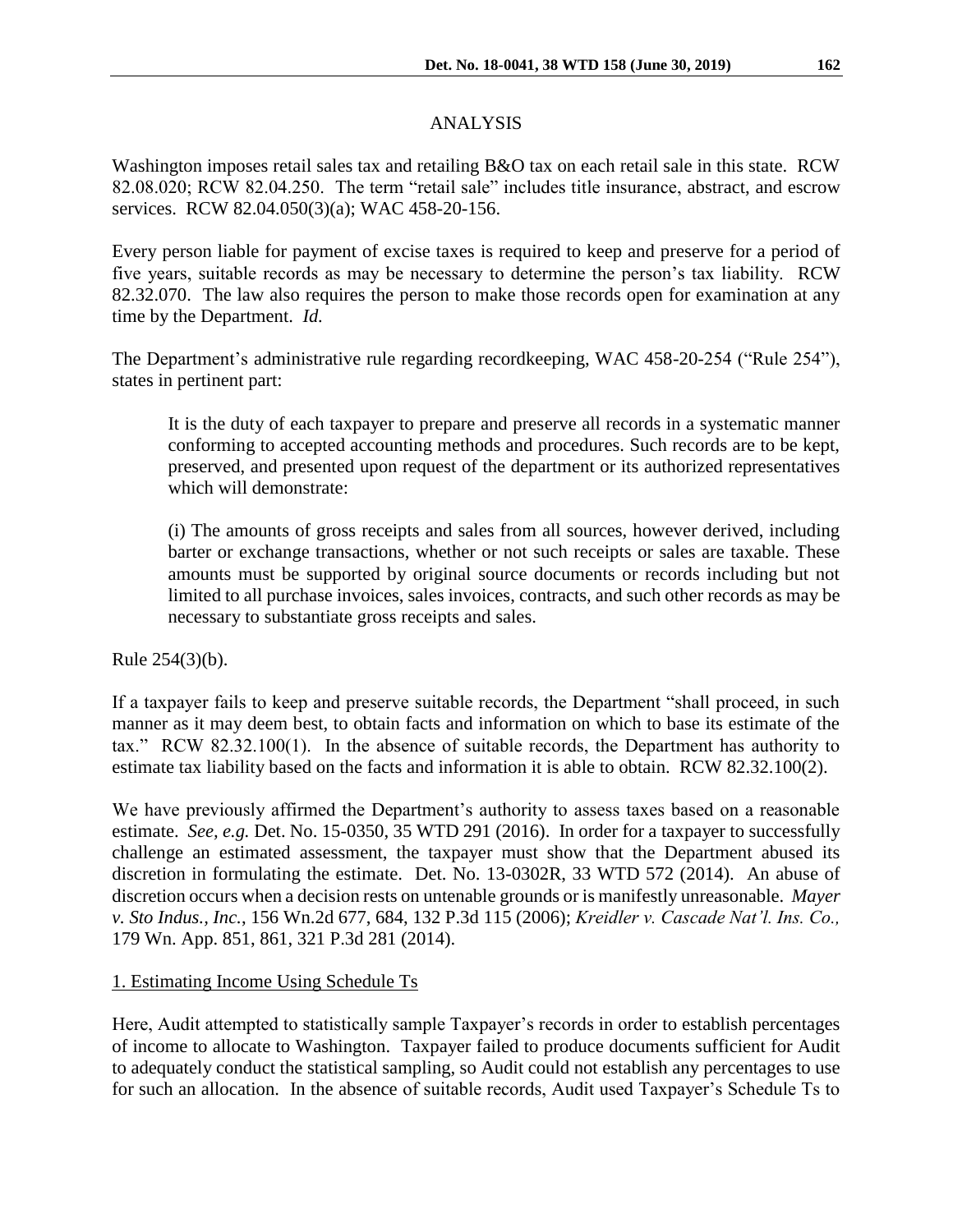estimate Taxpayer's income. Taxpayer's Schedule Ts derive their amounts reported from title insurance and similar services from the location of the underlying real property. Thus, all income related to real property sales in Washington was allocated to Washington. In the absence of suitable documentation to the contrary, we find this estimation method reasonable.

Taxpayer disagrees, arguing this method unreasonably allocated income to Washington that should be sourced out of state. Washington follows the Streamlined Sales and Use Tax Agreement ("SSUTA") for its sourcing of retail sales, as codified in RCW  $82.32.730$ .<sup>6</sup> RCW  $82.32.730(1)$ provides the following hierarchy of where to source most retail sales:

(a) When tangible personal property, an extended warranty, a digital good, digital code, digital automated service, or other service defined as a retail sale under RCW 82.04.050 is received by the purchaser at a business location of the seller, the sale is sourced to that business location.

(b) When the tangible personal property, extended warranty, digital good, digital code, digital automated service, or other service defined as a retail sale under RCW 82.04.050 is not received by the purchaser at a business location of the seller, the sale is sourced to the location where receipt by the purchaser or the purchaser's donee, designated as such by the purchaser, occurs, including the location indicated by instructions for delivery to the purchaser or donee, known to the seller.

(c) When (a) and (b) of this subsection do not apply, the sale is sourced to the location indicated by an address for the purchaser that is available from the business records of the seller that are maintained in the ordinary course of the seller's business when use of this address does not constitute bad faith . . . .

RCW 82.32.730(9)(f) defines "receive" and "receipt" as:

[T]aking possession of tangible personal property, *making first use* of digital automated services or *other services*, or taking possession or making first use of digital goods or digital codes, whichever comes first . . . .

(Emphasis added.)

 $\overline{a}$ 

Taxpayer argues that consumers of its title insurance, abstract, and escrow services will generally "make first use" of them at the location of the transaction's closing. This is because this location is typically where the purchaser receives an itemization of the closing costs (including title insurance, abstract, and escrow services), accepts those documents, and pays for these costs. However, these services can be sourced to a location other than where the closing occurred if the purchaser received, accepted, and executed the documents at a different location. If this location is in Washington, regardless of whether the real property is located in Washington, then

<sup>6</sup> SSUTA was signed into law on March 22, 2007. Laws of 2007, ch. 6, §501; *see also North Central Washington Respiratory Care Services, Inc. v. Dep't of Revenue*, 165 Wn. App. 616, 268 P.3d 972 (2011). SSUTA changed the manner in which sales are sourced for purposes of paying sales or use taxes to the appropriate jurisdictions, and became effective July 1, 2008. *Id*.